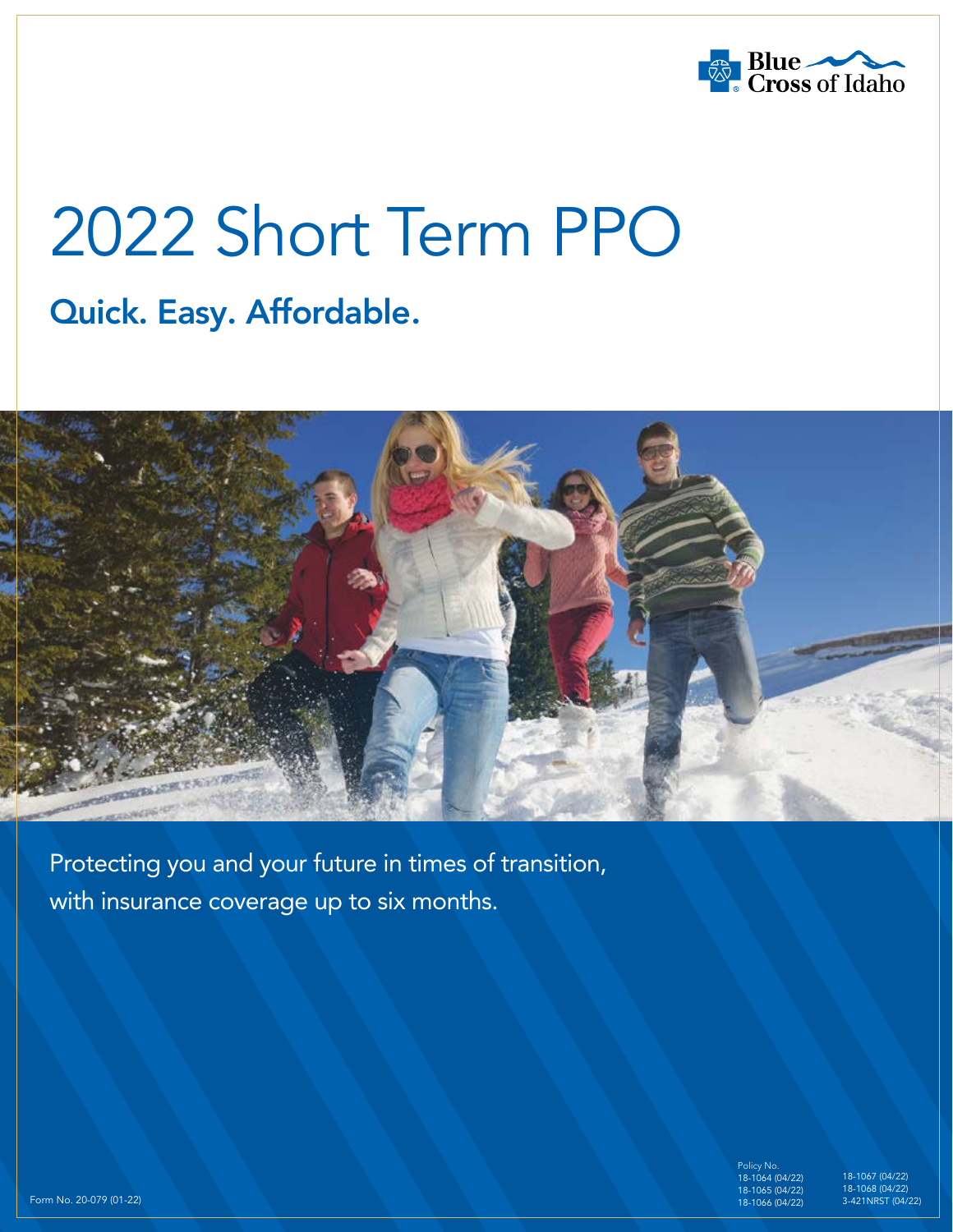### Quality, affordable healthcare coverage

Our Short Term PPO is the perfect option for individuals who are:

- Temporarily in-between coverage plans
- Waiting for group plan coverage to start
- Not planning to have a baby during the six months of short term coverage
- Not in need of medical care for preexisting health conditions

# Apply online with five easy decisions

#### MEDICAL DEDUCTIBLE OPTIONS \$1,500 / \$3,000

from one to six months

plan begins to pay

#### COINSURANCE OPTIONS 20% / 50%



### We show you your premium

The amount that you pay for the plan you designed either monthly or in total. If you don't like what you see, you can select other options that will work best for you.



### Decide how you want to pay your premium

Pay in full for the entire coverage period or pay every month by enrolling in ACH (Automated Clearing House) auto-pay

### At Blue Cross of Idaho, we have you covered!

Your new plan coverage starts at 12:01 a.m. the day after you're approved or on the date you've requested, whichever is later.



### Pick your coinsurance

Pick your deductible The amount you pay in full for covered services before your health

Costs shared by you and your health plan, usually after you meet the deductible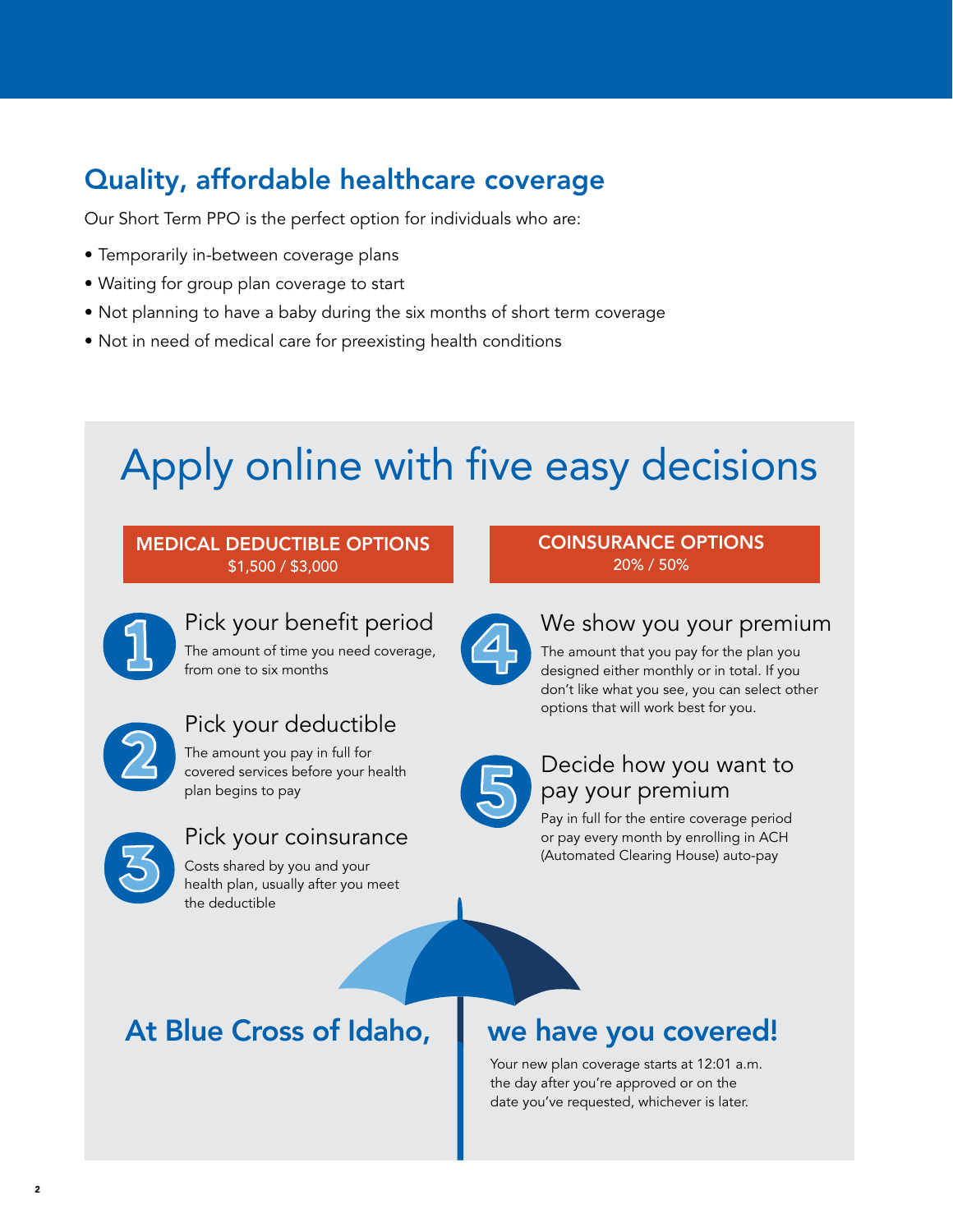### Apply today. We make it simple.

### **ONLINE**

- Visit bcidaho.com/short-term
- Complete application and submit it
- Pay your first month's premium
- Print your member ID card and policy information

### PAPER APPLICATION

- Complete and return the application with your payment to your local Blue Cross of Idaho district office (listed on the back of this brochure)
- Blue Cross of Idaho will send you a member ID card with your policy after we approve your application (NOTE: If you need medical services before you receive your member ID card, you or the healthcare provider may contact Blue Cross of Idaho at 855-230-6862 to verify your coverage)

### Need more choices?

Our Individual and Family plans offer more options if you are in need of medical coverage beyond what the Short Term PPO plan can provide. Get help finding the right plan for you today:

### LOCAL, INDEPENDENT AGENTS

bcidaho.com/Ind-agents

### BLUE CROSS OF IDAHO CUSTOMER SERVICE ADVOCATES

888-GO-CROSS (888-462-7677)

### ONLINE

shoppers.bcidaho.com

### SHORT TERM PPO PLANS: (one to six months)

- Idahoans needing a temporary health insurance solution
- No benefits are available for preexisting conditions that existed within six months before enrollment

### ACCESS PLANS: (364 days and renewable up to 36 months)

- For Idahoans who receive a smaller subsidy under the Affordable Care Act (ACA), Access offers premiums up to 40% lower than an ACA plan
- Those looking for full healthcare coverage, including \$0 pediatric office visits, outside of the open enrollment period

### ACA PLANS: (12 months and renewable)

- For Idahoans receiving a significant federal subsidy under the Affordable Care Act (ACA)
- If you have a qualifying life event outside of open enrollment, Idahoans can still apply
- Offers guaranteed coverage for preexisting health conditions

### Don't get stuck in the gap.

You must wait 63 days in between Short Term policies – even if changing insurance companies. Don't be without coverage for that two-month gap. Our Individual Plans offer a whole portfolio of choices to give you the peace of mind you deserve.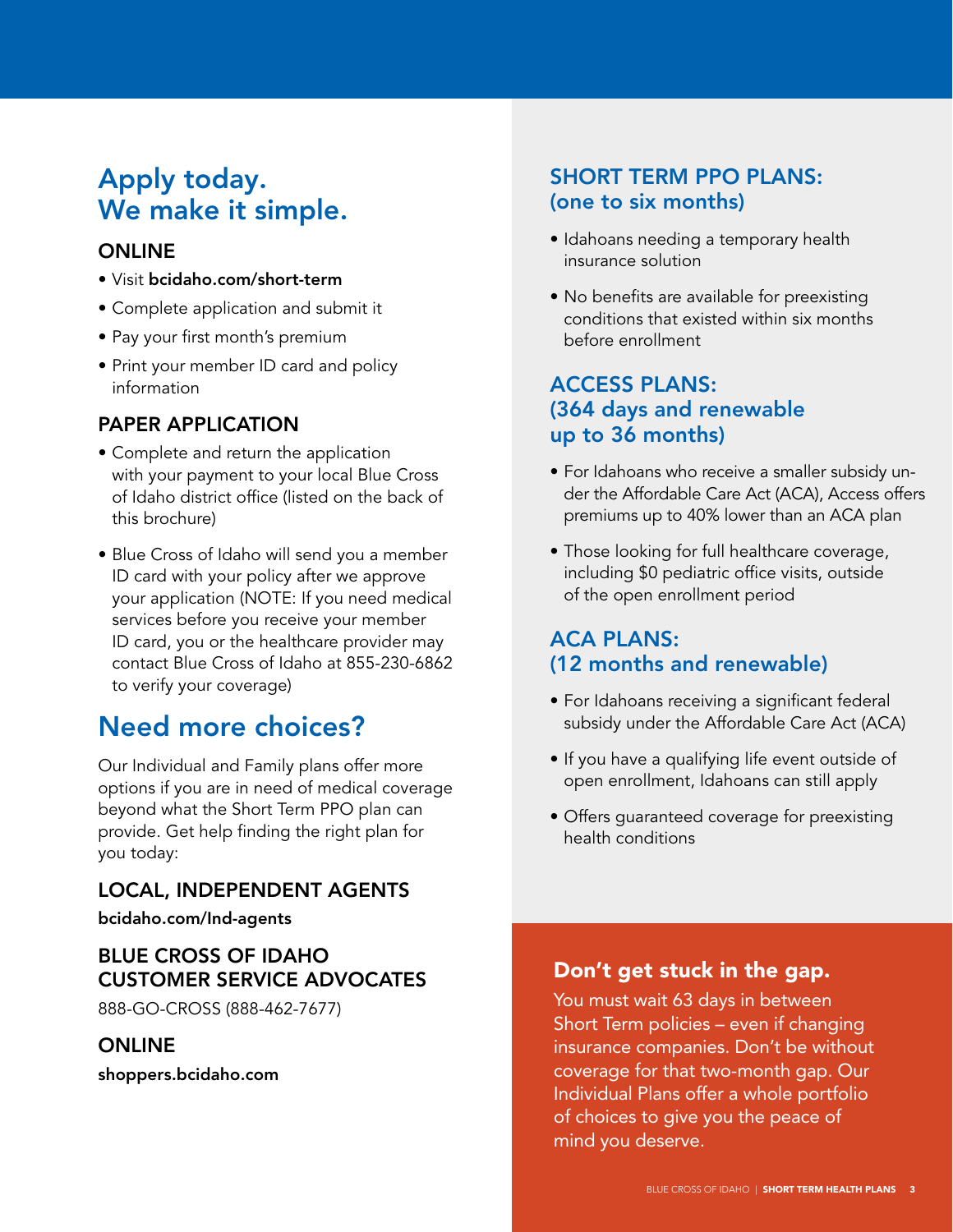| 2022                                                                                                                                                  | \$1,500 Deductible                                                                                                                          |                                               |                                        |                                     |  |  |
|-------------------------------------------------------------------------------------------------------------------------------------------------------|---------------------------------------------------------------------------------------------------------------------------------------------|-----------------------------------------------|----------------------------------------|-------------------------------------|--|--|
|                                                                                                                                                       | 20% Coinsurance                                                                                                                             |                                               | 50% Coinsurance                        |                                     |  |  |
|                                                                                                                                                       | <b>IN-NETWORK</b>                                                                                                                           | <b>OUT-OF-NETWORK</b>                         | <b>IN-NETWORK</b>                      | <b>OUT-OF-NETWORK</b>               |  |  |
|                                                                                                                                                       |                                                                                                                                             |                                               | BENEFITS YOU ARE MOST LIKELY TO NEED   |                                     |  |  |
| PEDIATRIC OFFICE VISIT / TELEHEALTH                                                                                                                   | $$45$ copay<br>(limit of 3 visits, then                                                                                                     |                                               | \$45 copay<br>(limit of 3 visits, then |                                     |  |  |
| PHYSICIAN OFFICE VISIT / TELEHEALTH                                                                                                                   | 20% after deductible)                                                                                                                       |                                               | 50% after deductible)                  |                                     |  |  |
| <b>URGENT CARE VISITS</b>                                                                                                                             | 20% after deductible                                                                                                                        | 50% after deductible                          | 50% after deductible                   | 50% after deductible                |  |  |
| <b>SPECIALIST VISITS</b>                                                                                                                              |                                                                                                                                             |                                               |                                        |                                     |  |  |
| <b>TELEHEALTH SERVICES: MDLIVE</b>                                                                                                                    |                                                                                                                                             |                                               |                                        |                                     |  |  |
| <b>PREFERRED GENERIC Rx</b>                                                                                                                           |                                                                                                                                             |                                               |                                        |                                     |  |  |
| NON-PREFERRED GENERIC Rx                                                                                                                              |                                                                                                                                             | Rx discount program                           | Rx discount program                    |                                     |  |  |
| <b>IMMUNIZATIONS</b>                                                                                                                                  |                                                                                                                                             |                                               |                                        |                                     |  |  |
| <b>PREVENTIVE CARE</b>                                                                                                                                |                                                                                                                                             | Not covered                                   | Not covered                            |                                     |  |  |
| OUTPATIENT MENTAL HEALTH, SUBSTANCE ABUSE                                                                                                             |                                                                                                                                             |                                               |                                        |                                     |  |  |
|                                                                                                                                                       |                                                                                                                                             |                                               | OTHER BENEFITS YOU MIGHT NEED          |                                     |  |  |
| <b>EMERGENCY ROOM VISITS</b>                                                                                                                          |                                                                                                                                             |                                               |                                        |                                     |  |  |
| LAB WORK, X-RAYS                                                                                                                                      | 20% coinsurance<br>after deductible<br>is met                                                                                               | 50% coinsurance<br>after deductible<br>is met | 50% coinsurance<br>after deductible    | 50% coinsurance<br>after deductible |  |  |
| <b>SURGERY</b><br>Doctors charges, anesthesia, other covered charges                                                                                  |                                                                                                                                             |                                               | is met                                 | is met                              |  |  |
| <b>THERAPY VISITS</b><br>Limited to inpatient speech, physical and occupational.<br>Outpatient PT only, limited to \$800/insured, per benefit         | 20% after deductible                                                                                                                        | 50% after deductible                          | 50% after deductible                   | 50% after deductible                |  |  |
| <b>CHIROPRACTIC CARE</b>                                                                                                                              |                                                                                                                                             |                                               |                                        |                                     |  |  |
| PREGNANCY CARE, DELIVERY, AFTER CARE<br>Involuntary complications with pregnancy is covered.<br>Only covered for the insured and eligible dependents. | Not covered                                                                                                                                 |                                               | Not covered                            |                                     |  |  |
|                                                                                                                                                       |                                                                                                                                             | HOW MUCH YOU'LL PAY FOR THE CARE YOU RECEIVE  |                                        |                                     |  |  |
| <b>MEDICAL DEDUCTIBLE</b>                                                                                                                             | How much you'll pay before we start paying for some services                                                                                |                                               |                                        |                                     |  |  |
|                                                                                                                                                       | \$1,500                                                                                                                                     | \$1,500                                       | \$1,500                                | \$1,500                             |  |  |
| <b>MEDICAL COINSURANCE</b>                                                                                                                            | The percent you'll pay for covered services                                                                                                 |                                               |                                        |                                     |  |  |
|                                                                                                                                                       | 20%                                                                                                                                         | 50%                                           | 50%                                    | 50%                                 |  |  |
| <b>OUT-OF-POCKET MAXIMUM</b>                                                                                                                          | The most you'll pay out of pocket for covered care during your benefit period                                                               |                                               |                                        |                                     |  |  |
|                                                                                                                                                       | \$3,000                                                                                                                                     | \$3,000                                       | \$4,000                                | \$5,000                             |  |  |
| LIFETIME MAXIMUM                                                                                                                                      | \$1,000,000                                                                                                                                 |                                               |                                        |                                     |  |  |
|                                                                                                                                                       | IN CASE YOU NEED BRAND NAME OR SPECIALTY PRESCRIPTIONS                                                                                      |                                               |                                        |                                     |  |  |
| PREFERRED BRAND NAME PRESCRIPTIONS                                                                                                                    |                                                                                                                                             |                                               |                                        |                                     |  |  |
| NON-PREFERRED BRAND NAME PRESCRIPTIONS                                                                                                                |                                                                                                                                             | Rx Discount Program:                          |                                        |                                     |  |  |
| PREFERRED SPECIALTY PRESCRIPTIONS                                                                                                                     | With the discount Rx program, you will pay a lower Blue Cross of Idaho<br>contracted price for your prescriptions at in-network pharmacies. |                                               |                                        |                                     |  |  |
| NON-PREFERRED SPECIALTY PRESCRIPTIONS                                                                                                                 |                                                                                                                                             |                                               |                                        |                                     |  |  |
|                                                                                                                                                       |                                                                                                                                             |                                               |                                        |                                     |  |  |

### Access to a physician when you need it

To help you stay healthy we now offer a \$45 copay benefit for both adult and pediatric office visits before your deductible. This means it will be easier for you and your family to see a doctor when needed without waiting. This benefit covers three office visits. Urgent care and specialist are excluded. <sup>4</sup>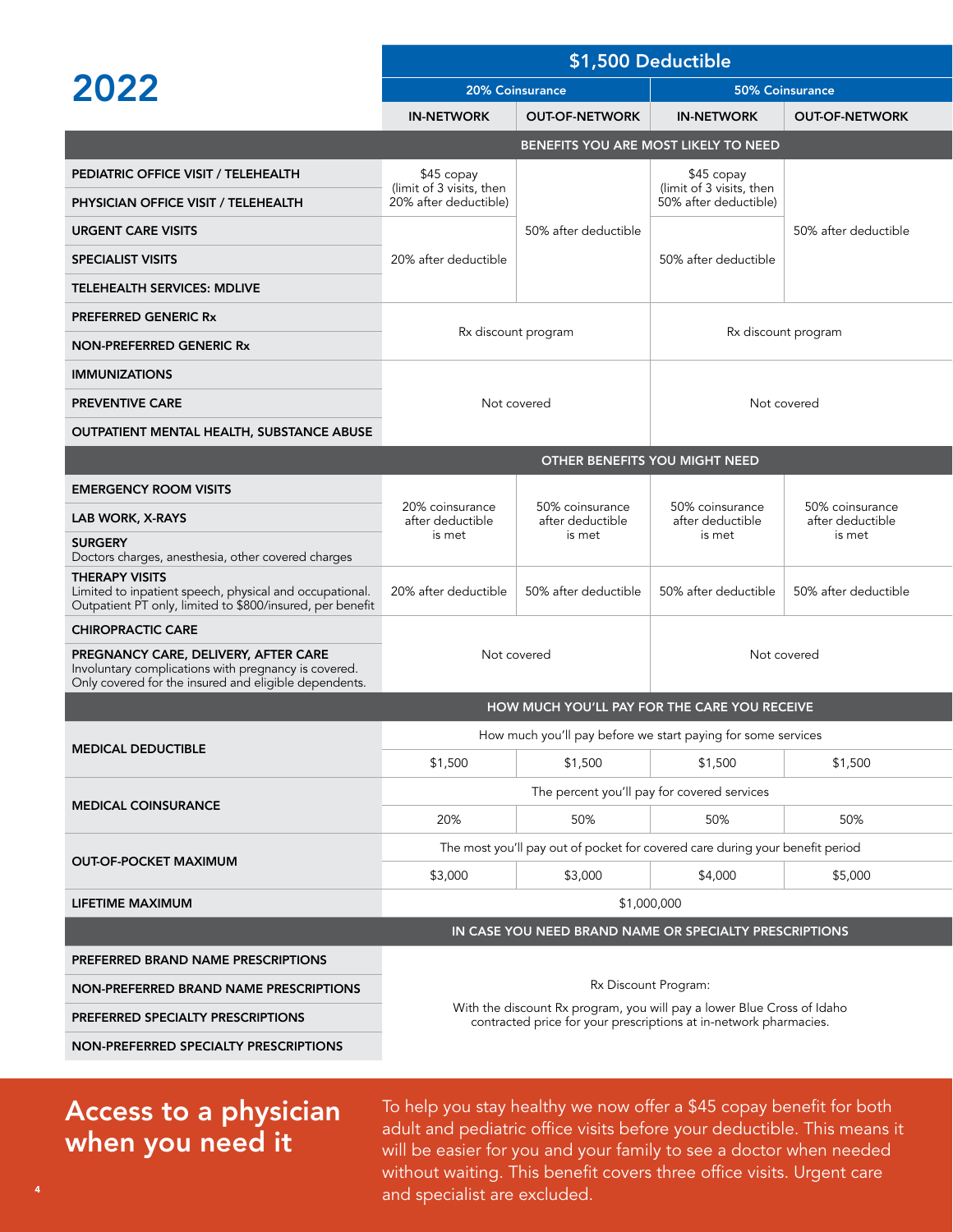| \$3,000 Deductible                                                                                                                    |                                                               |  |  |
|---------------------------------------------------------------------------------------------------------------------------------------|---------------------------------------------------------------|--|--|
| 20% Coinsurance<br>50% Coinsurance                                                                                                    |                                                               |  |  |
| <b>OUT-OF-NETWORK</b><br><b>IN-NETWORK</b><br><b>OUT-OF-NETWORK</b>                                                                   | <b>IN-NETWORK</b>                                             |  |  |
| BENEFITS YOU ARE MOST LIKELY TO NEED                                                                                                  |                                                               |  |  |
| \$45 copay<br>(limit of 3 visits, then)<br>50% after deductible)                                                                      | \$45 copay<br>Imit of 3 visits, then<br>20% after deductible) |  |  |
| 50% after deductible<br>50% after deductible                                                                                          |                                                               |  |  |
| 50% after deductible                                                                                                                  | 20% after deductible                                          |  |  |
| Rx discount program<br>Rx discount program                                                                                            |                                                               |  |  |
|                                                                                                                                       |                                                               |  |  |
| Not covered<br>Not covered                                                                                                            |                                                               |  |  |
| OTHER BENEFITS YOU MIGHT NEED                                                                                                         |                                                               |  |  |
| 50% coinsurance<br>50% coinsurance<br>50% coinsurance<br>after deductible<br>after deductible<br>after deductible<br>is met<br>is met | 20% coinsurance<br>after deductible<br>is met                 |  |  |
| 50% after deductible<br>50% after deductible<br>50% after deductible                                                                  | 20% after deductible                                          |  |  |
| Not covered<br>Not covered                                                                                                            |                                                               |  |  |
|                                                                                                                                       |                                                               |  |  |
| HOW MUCH YOU'LL PAY FOR THE CARE YOU RECEIVE                                                                                          |                                                               |  |  |
| How much you'll pay before we start paying for some services                                                                          |                                                               |  |  |
| \$3,000<br>\$3,000                                                                                                                    | \$3,000                                                       |  |  |
| The percent you'll pay for covered services                                                                                           |                                                               |  |  |
| 20%<br>50%<br>50%                                                                                                                     |                                                               |  |  |
| The most you'll pay out of pocket for covered care during your benefit period                                                         |                                                               |  |  |
| \$7,000<br>\$6,000                                                                                                                    | \$6,000                                                       |  |  |
| \$1,000,000                                                                                                                           |                                                               |  |  |
| IN CASE YOU NEED BRAND NAME OR SPECIALTY PRESCRIPTIONS                                                                                |                                                               |  |  |

#### Rx Discount Program:

With the discount Rx program, you will pay a lower Blue Cross of Idaho contracted price for your prescriptions at in-network pharmacies.

### Choose the right plan for you

You can choose from a variety of options that meet your unique needs.

### All short term plans offer:

- » \$45 copay for first three pediatric and physician office/ telehealth visits
- » \$1,000,000 lifetime max
- » Rx discount program
- » Emergency room, urgent care and specialist visits (deductibles apply)
- » Surgery, lab work and X-rays (deductibles apply)

### What is different about short term plans?\*

- » Available year-round
- » Policy effective the next day
- » Pre-existing condition exclusions, including pregnancy care
- » No coverage for immunizations, preventive care, outpatient mental health and substance abuse, and chiropractic\*
- \* See policy contract for complete benefit details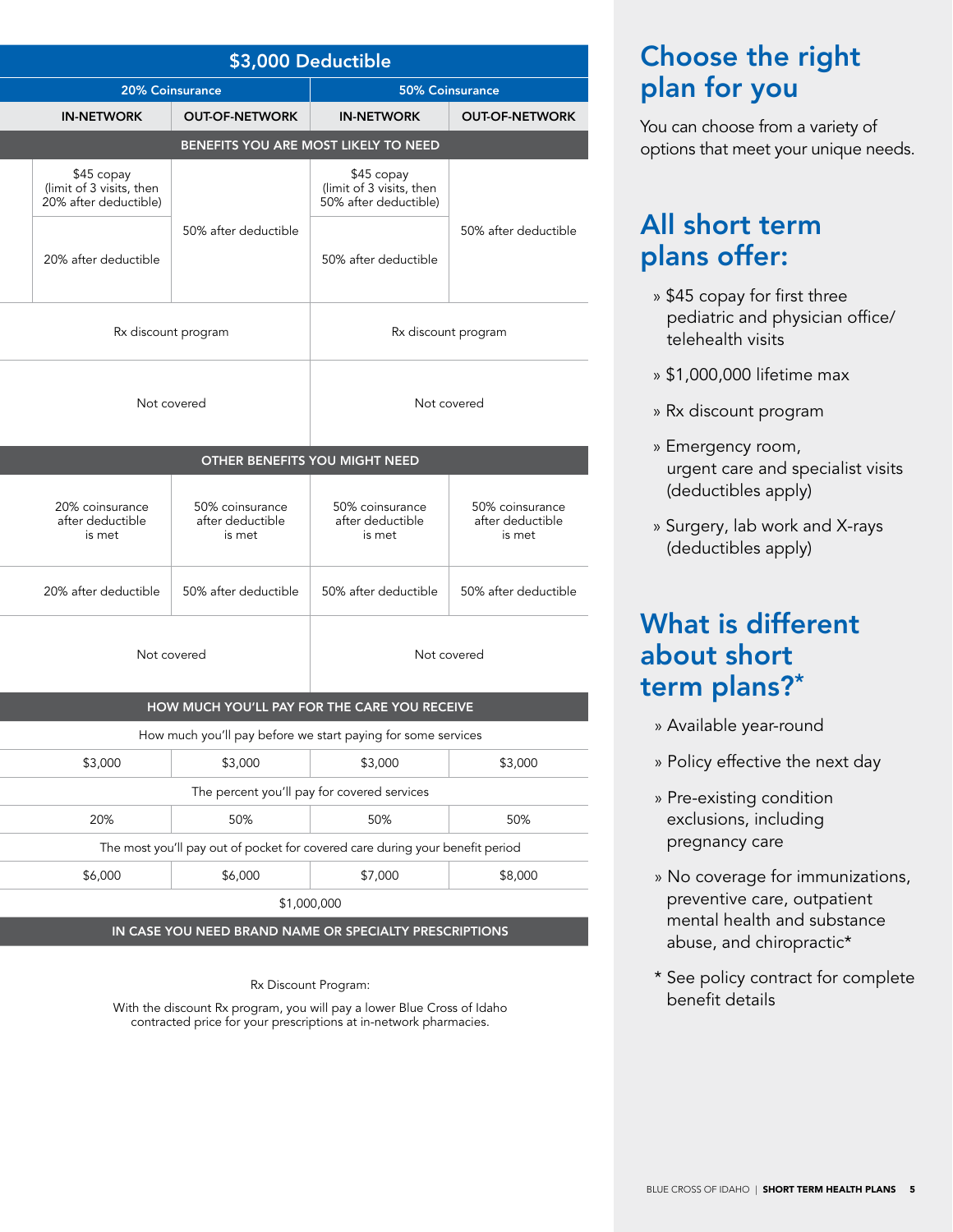

# How Prior Authorization Works for You

### Know your healthcare coverage, inside and out

Prior authorization is just that. It is the process of obtaining coverage approval for a medical or behavioral health service or procedure in advance of treatment. Not all procedures or services, including emergency services, require prior authorization, but many do. When your healthcare provider wants to perform a procedure or service that requires prior authorization, it is important for your provider to contact Blue Cross of Idaho for prior authorization on your behalf. You can learn more about which services need prior authorization by selecting the prior authorization link on the member's home page of the Blue Cross of Idaho website at **bcidaho.com**, or by calling the Customer Service number on the back of your Blue Cross of Idaho member ID card. After receiving the prior authorization request and reviewing all the necessary clinical information, we will notify you and your provider of the determination.

### Contracting providers and financial responsibility

Prior authorization is required for certain procedures whether or not your provider contracts with Blue Cross of Idaho. When you receive services from a Blue Cross of Idaho contracting provider and those services are determined to be not medically necessary, your provider will be responsible for covering that charge. You are not responsible for those costs. However, if your provider is not contracting with Blue Cross of Idaho, you may be financially responsible for the entire cost. If we deny coverage for a service, you can appeal the decision using the member appeal process as outlined in your summary plan description, policy or contract. We do not provide coverage for services that are not medically necessary.

### What is prior authorization?

It is the process of obtaining coverage approval for a medical or behavioral health service or procedure in advance of treatment.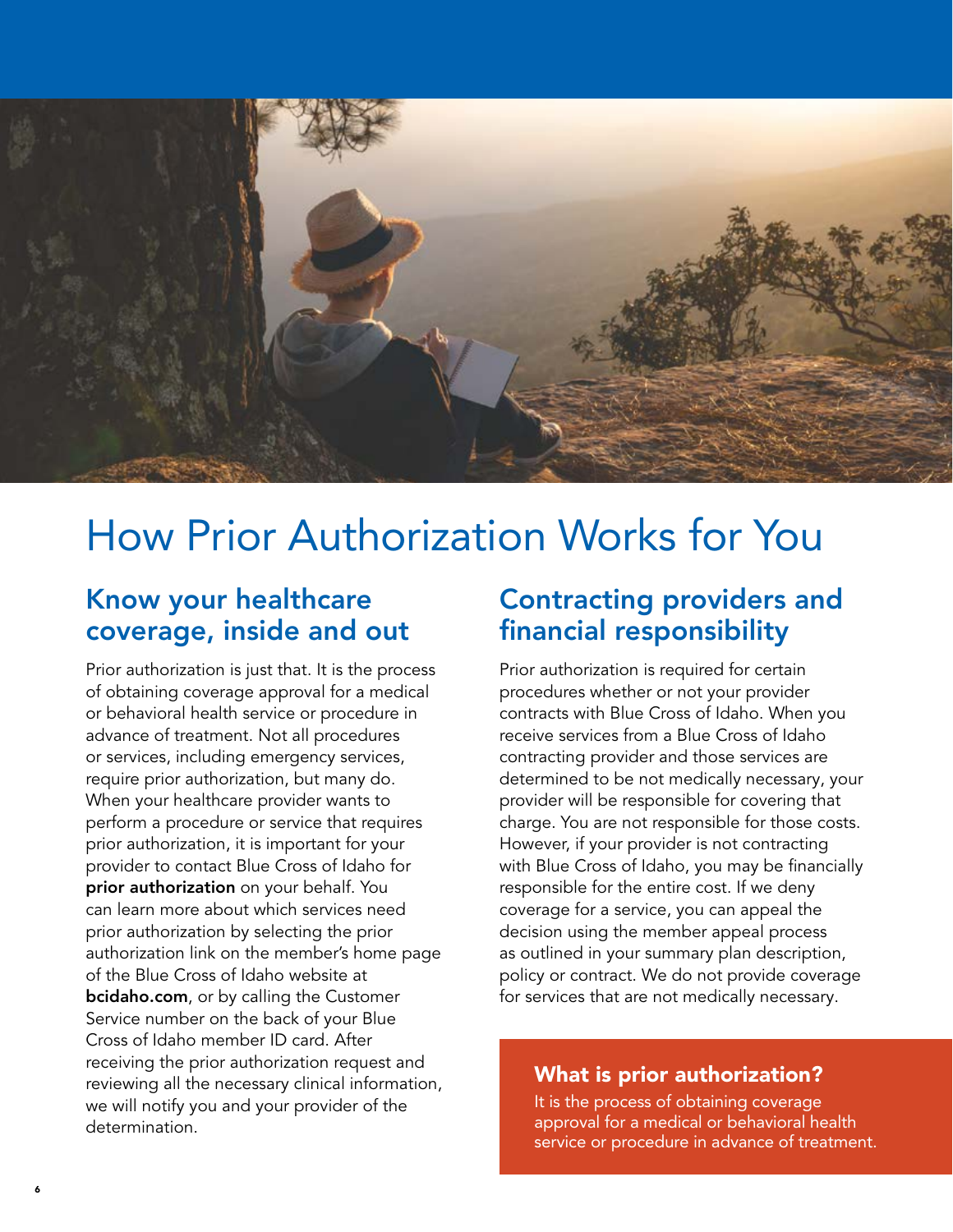### Why prior authorization is important to you and your healthcare plan

Prior authorization is just one of the ways we're working to address rising healthcare costs. Hospital and technology costs, and the increased use of healthcare services contribute to rising healthcare costs. As healthcare costs go up, health insurance premiums also go up to pay for the services provided. Prior authorization helps hold down the cost of healthcare by letting you know whether or not a service is covered before it is performed.

As your healthcare company, we want you to receive the best care at the right time and place. We also want to ensure that you receive the right technology that addresses your particular clinical issue. We're here to work with you, your doctor, and the facility so that you have the best possible health outcome.

### With prior authorization, Blue Cross of Idaho can:

- Determine if the procedure or service is included in your coverage
- Confirm that the procedure or service is medically necessary
- Help ensure accurate and timely processing of your claims
- Determine if your doctor is a member of our network of contracting providers

If you have questions about prior authorization or the cost-sharing requirements of your coverage, call customer service at the phone number on the back of your Blue Cross of Idaho member ID card. Keep in mind that prior authorization does not guarantee coverage; all claims are reviewed for medical necessity.

# Do you Qualify for Short Term PPO?

If you answer YES to any of the following questions, you (or the dependent seeking insurance) are not eligible for Short Term PPO coverage.

1. Have you ever been refused or denied health insurance coverage?

YES NO

2. Do you currently have Medicare, Medicaid or other health insurance coverage that will remain in force beyond the effective date of this coverage?

YES NO

Continued on following page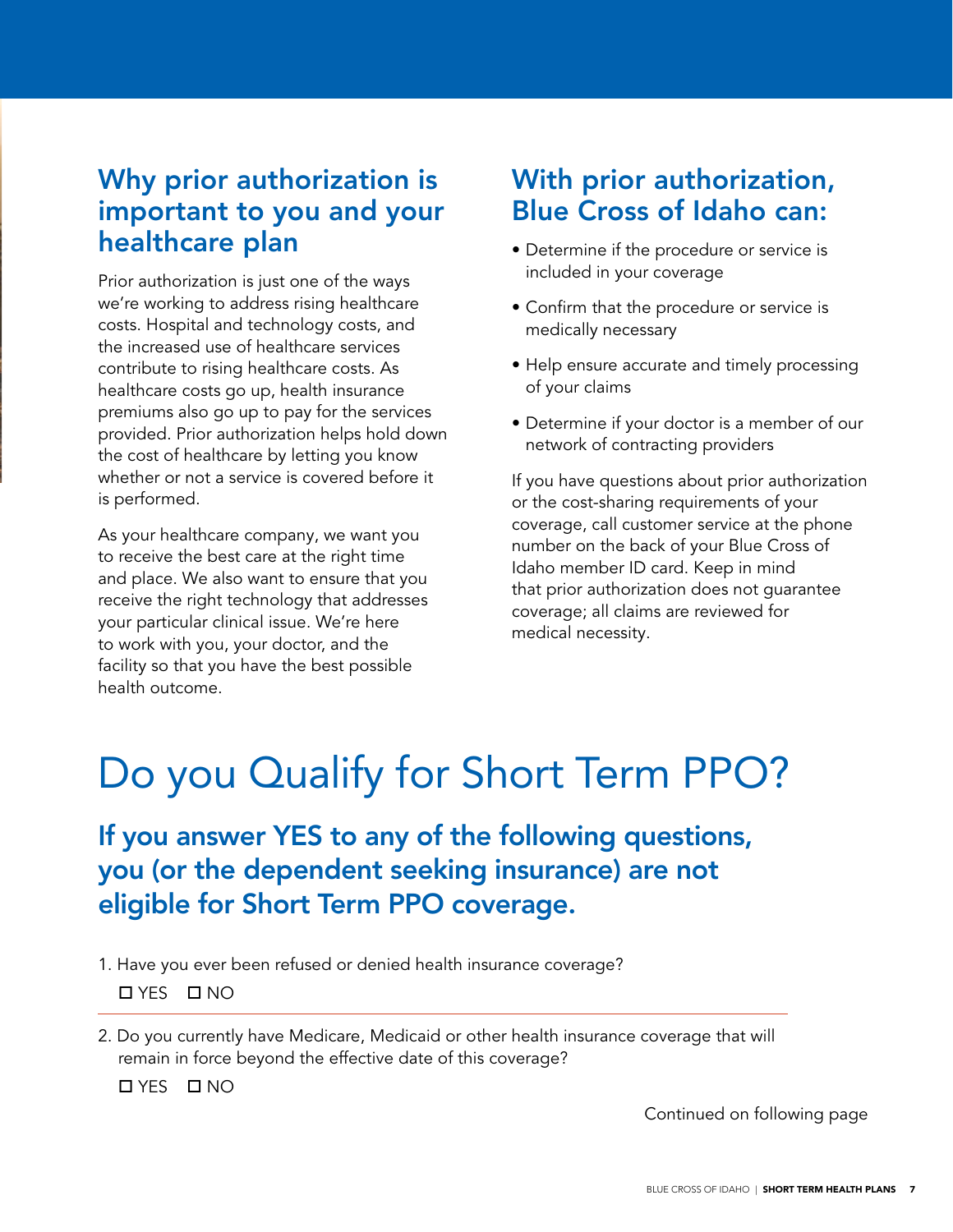3. Are you, your spouse or any eligible dependent now pregnant or have reason to suspect you might be pregnant?

YES NO

- 4. Do you weigh more than 275 pounds? YES NO
- 5. Are you currently admitted to a healthcare facility or have you made plans for inpatient treatment or inpatient/outpatient surgery?

YES NO

6. Within the past two years have you had a medical problem and not reached out for medical advice?

YES NO

- 7. Within the past five years have you or any family member ever seen a doctor for or been diagnosed with, had treatment, surgery, hospitalization, medications, tests or been advised to have treatment for, or have shown signs of any of the following:
	- a. AIDS or tested positive for HIV
	- b. Emphysema, chronic obstructive pulmonary disease (COPD)
	- c. Coronary artery disease (CAD), heart attack or a heart procedure
	- d. Stroke, transient ischemic attack (TIA) or carotid artery disease
	- e. Crohn's disease, ulcerative colitis
	- f. Cirrhosis, hepatitis, chronic kidney disease, end-stage renal disease (ESRD)
	- g. Hemophilia
	- h. Alcoholism, alcohol or chemical dependency, drug or alcohol abuse
	- i. Cancer or tumor
	- j. Rheumatoid or psoriatic arthritis

YES NO

8. Have you had a short term policy within the past 63 days with Blue Cross of Idaho or any other carrier?

YES NO

8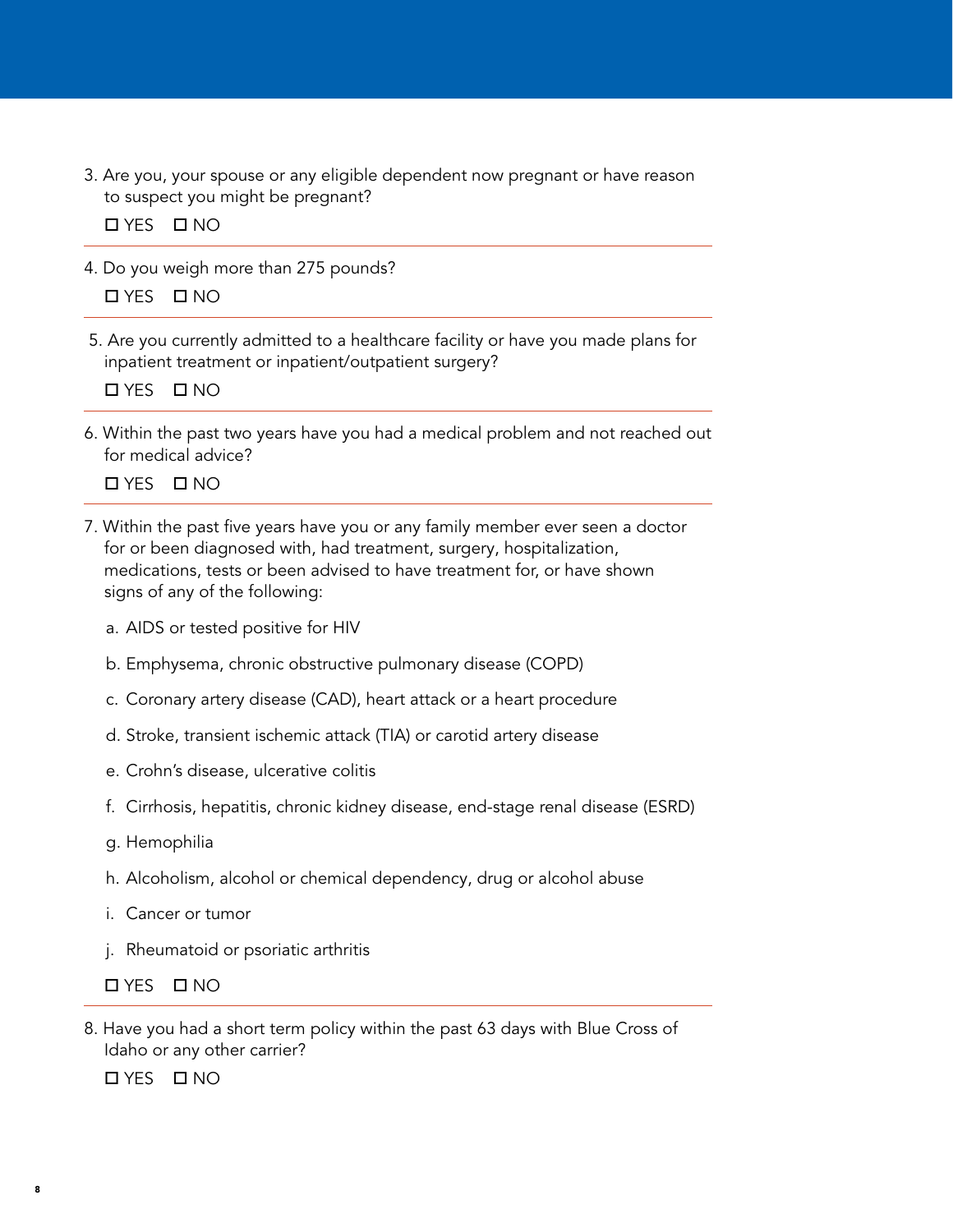# Exclusions and Limitations

#### I. PREEXISTING CONDITION WAITING PERIOD

No benefits are available under this Policy for services, supplies, drugs, or other charges that are for any Preexisting Condition. If this Policy replaces a prior Blue Cross of Idaho agreement, policy, certificate, or contract, the Insured's prior continuous membership will not be credited to this Policy's waiting periods and Deductibles. In addition, the Insured must satisfy all other terms and requirements of this Policy. If an Insured becomes covered under any other agreement, policy, certificate or contract after termination or expiration of this Policy, the Insured must fully satisfy all the terms and requirements of the new agreement, policy, certificate or contract.

#### II. GENERAL EXCLUSIONS AND LIMITATIONS

There are no benefits provided for services, supplies, drugs, or other charges that are:

- A. Not Medically Necessary. If services requiring Prior Authorization by Blue Cross of Idaho are performed by a Contracting Provider and benefits are denied as not Medically Necessary, the cost of said services are not the financial responsibility of the Insured. However, the Insured could be financially responsible for services found to be not Medically Necessary when provided by a Noncontracting Provider.
- B. In excess of the Maximum Allowance.
- C. For hospital Inpatient or Outpatient care for extraction of teeth or other dental procedures, unless necessary to treat an Accidental Injury or unless an attending Physician certifies in writing that the Insured has a non-dental, life-endangering condition which makes hospitalization necessary to safeguard the Insured's health and life.
- D. Not prescribed by or upon the direction of a Physician or other Professional Provider; or which are furnished by any individuals or facilities other than Licensed General Hospitals, Physicians, and other Providers.
- E. Investigational in nature.
- F. Provided for any condition, Disease, Illness or Accidental Injury to the extent that the Insured is entitled to benefits under occupational coverage, obtained or provided by or through the employer under state or federal Workers' Compensation Acts or under Employer Liability Acts, or other laws providing compensation for work‑related injuries or conditions. This exclusion applies whether or not the Insured claims such benefits or compensation or recovers losses from a third party.
- G. Provided or paid for by any federal governmental entity except when payment under the Policy is expressly required by federal law, or provided or paid for by any state or local governmental entity where its charges therefore would vary, or would be affected by the existence of coverage under the Policy, or for which payment has been made under Medicare Part A and/or Medicare Part B, or would have been made if an Insured had applied for such payment except when payment under this Policy is expressly required by federal law.
- H. Provided for any condition, Accidental Injury, Disease or Illness suffered as a result of any act of war or any war, declared or undeclared.
- I. Furnished by a Provider who is related to the Insured by blood or marriage and who ordinarily dwells in the Insured's household.
- J. Received from a dental, vision, or medical department maintained by or on behalf of an employer, a mutual benefit association, labor union, trust or similar person or group.
- K. For Surgery intended mainly to improve appearance or for complications arising from Surgery intended mainly to improve appearance, except for:
	- 1. Reconstructive Surgery necessary to treat an Accidental Injury, infection or other Disease of the involved part; or
	- 2. Reconstructive Surgery to correct Congenital Anomalies in an Insured who is a dependent child.
- L. Rendered prior to the Insured's Effective Date.
- M. For personal hygiene, comfort, beautification (including nonsurgical services, drugs, and supplies intended to enhance the appearance) even if prescribed by a Physician.
- N. For exercise or relaxation items or services even if prescribed by a Physician, including but not limited to, air conditioners, air purifiers, humidifiers, physical fitness equipment or programs, spas, hot tubs, whirlpool baths, waterbeds or swimming pools.
- O. For convenience items including but not limited to Durable Medical Equipment such as bath equipment, cold therapy units, duplicate items, home traction devices, or safety equipment.
- P. For relaxation or exercise therapies, including but not limited to, educational, recreational, art, aroma, dance, sex, sleep, electro sleep, vitamin, chelation, homeopathic or naturopathic, massage, or music even if prescribed by a Physician.
- Q. For telephone consultations, and all computer or Internet communications, except as provided by MDLIVE or in connection with Telehealth Virtual Care Services.
- R. For failure to keep a scheduled visit or appointment; for completion of a claim form; for interpretation services; or for personal mileage, transportation, food or lodging expenses or for mileage, transportation, food or lodging expenses billed by a Physician or other Professional Provider.
- S. For Outpatient Occupational Therapy, Outpatient Speech Therapy, Inpatient or Outpatient Custodial Care; or for Inpatient or Outpatient services consisting mainly of educational therapy, behavior modification, self-care or self-help training, except as specified as a Covered Service in this Policy.
- T. For Inpatient admissions that are primarily for Diagnostic Services, Therapy Services, or Physical Rehabilitation, except as specified in this Policy; or for Inpatient admissions when the Insured is ambulatory and/or confined primarily for bed rest, a special diet, behavioral problems, environmental change or for treatment not requiring continuous bed care or when skilled nursing is not required.
- U. For any cosmetic foot care, including but not limited to, treatment of corns, calluses and toenails (except for surgical care of ingrown or diseased toenails).
- V. Related to Dentistry or Dental Treatment, even when Medically Necessary, including but not limited to, dental implants, appliances, or prosthetics, or treatment related to Orthodontia and orthognathic Surgery and any surgical or other treatment of temporomandibular joint syndrome.
- W. For hearing aids or examinations for the prescription or fitting of hearing aids, except as specified as a Covered Service in this Policy.
- X. For any treatment sexual dysfunction, or sexual inadequacy, including erectile dysfunction and/or impotence, even if related to a medical condition.
- Y. For orthoptics, eyeglasses or contact lenses or the vision examination for prescribing or fitting eyeglasses or contact lenses.
- Z. Made by a Licensed General Hospital for the Insured's failure to vacate a room on or before the Licensed General Hospital's established discharge hour.
- AA. Not directly related to the care and treatment of an actual condition, Illness, Disease or Accidental Injury, except as specified as a Covered service in this Policy.
- AB. Furnished by a facility that is primarily a nursing home, a convalescent home, or a rest home.
- AC. For Acute Care, rehabilitative care, diagnostic testing, evaluation or treatment of Mental or Nervous Conditions, Alcoholism, Substance Use Disorder or Addiction, or for Pain Rehabilitation.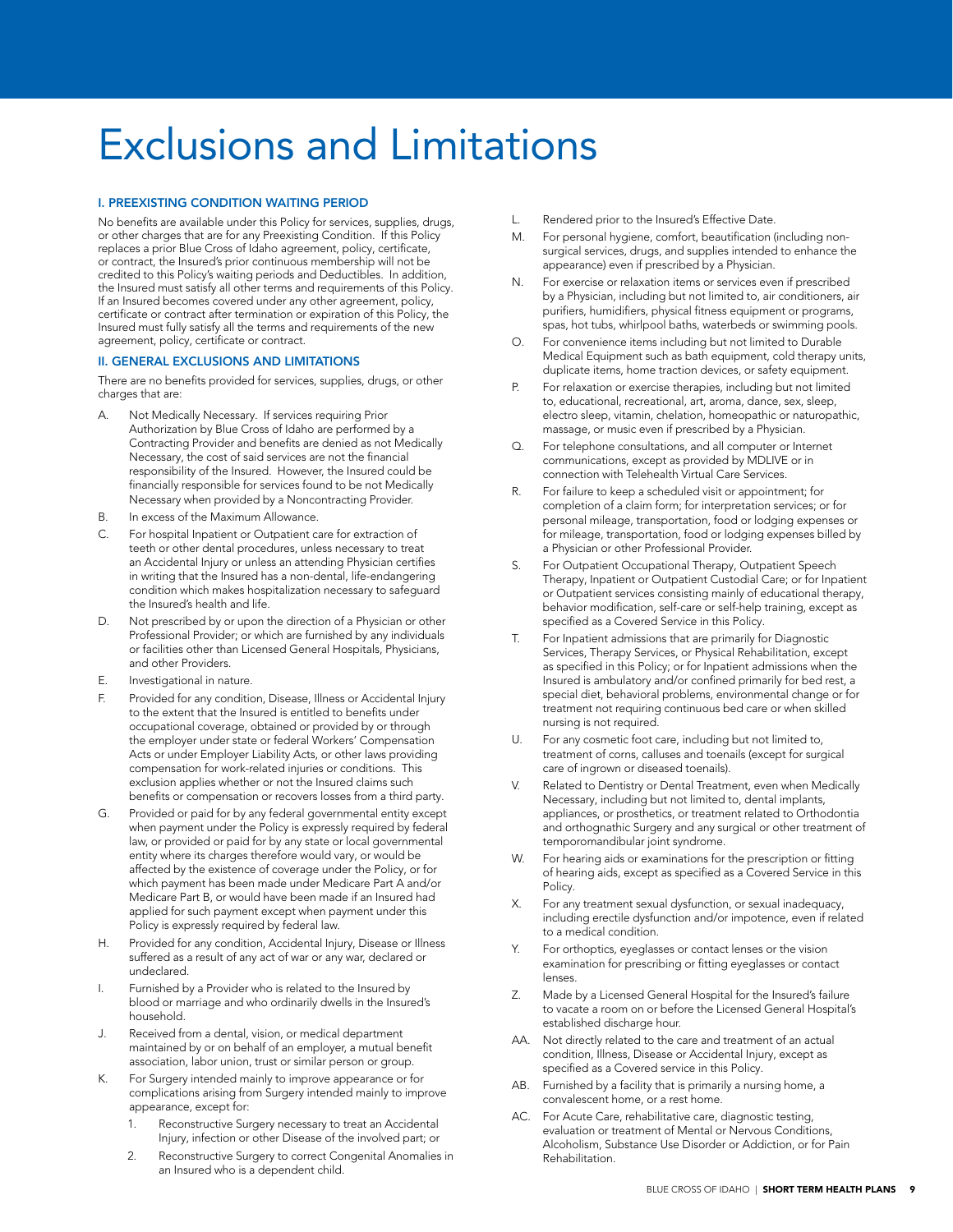- AD. Incurred by an Insured for care or treatment of any condition arising from or related to pregnancy, childbirth, or delivery, except as specified as a Covered Service in this Policy.
- AE. For weight control or treatment of obesity or morbid obesity, including but not limited to Surgery for obesity, except when Surgery for obesity is Medically Necessary to control other medical conditions that are eligible for Covered Services under this Policy, and nonsurgical methods have been unsuccessful in treating the obesity. For reversals or revisions of Surgery for obesity, except when required to correct an immediately lifeendangering condition.
- AF. For use of operating, cast, examination, or treatment rooms or for equipment located in a Contracting or Noncontracting Provider's office or facility, except for emergency room facility charges in a Licensed General Hospital, unless specified as a Covered Service in this Policy.
- AG. For an elective abortion, unless to preserve the life of the female upon whom the abortion is performed.
- AH. For sterilization or the reversal of sterilization procedures, including but not limited to, vasovasostomies or salpingoplasties.
- AI. Treatment for reproductive procedures, including but not limited to, ovulation induction procedures and pharmaceuticals, artificial insemination, in vitro fertilization, embryo transfer or similar procedures, or procedures that in any way augment or enhance an Insured's reproductive ability, including but not limited to laboratory services, radiology services or similar services related to treatment for reproduction procedures.
- AJ. For Transplant Services and Artificial Organs, except as specified as a Covered Service in this Policy.
- AK. For Chiropractic Care.
- AL. For acupuncture.
- AM. For surgical procedures that alter the refractive character of the eye, including but not limited to, radial keratotomy, myopic keratomileusis, Laser-In-Situ Keratomileusis (LASIK), and other surgical procedures of the refractive-keratoplasty type, to cure or reduce myopia or astigmatism, even if Medically Necessary. Additionally, reversals, revisions, and/or complications of such surgical procedures are excluded, except when required to correct an immediately life-endangering condition.
- AN. For pastoral, spiritual, bereavement, family and/or marriage counseling.
- AO. For homemaker and housekeeping services or home-delivered meals.
- AP. For Hospice Home Care.
- AQ. For the treatment of injuries sustained while committing a felony, voluntarily taking part in a riot, or while engaging in an illegal act or occupation, unless such injuries are a result of a medical condition or domestic violence.
- AR. For which an Insured would have no legal obligation to pay in the absence of coverage under this Policy or any similar coverage; or for which no charge or a different charge is usually made in the absence of insurance coverage or charges in connection with work for compensation or charges; or for which reimbursement or payment is contemplated under an agreement with a third party.
- AS. For a routine or periodic mental or physical examination that is not connected with the care and treatment of an actual Illness, Disease or Accidental Injury or for an examination required on account of employment; or related to an occupational injury; for a marriage license; or for insurance, school or camp application; or for sports participation physical; or a screening examination including routine hearing examinations, unless specified as a Covered Service under this Policy.
- AT. For routine or preventive immunizations.
- AU. For breast reduction Surgery or Surgery for gynecomastia.
- AV. For nutritional supplements.
- AW. For replacements or nutritional formulas, except when administered enterally due to impairment in digestion and absorption of an oral diet and is the sole source of caloric need or nutrition in an Insured.
- AY. For vitamins and minerals, unless required through a written prescription and cannot be purchased over the counter.
- AY. For alterations or modifications to a home or vehicle.
- AZ. For special clothing, including shoes (unless permanently attached to a brace).
- AAA. Provided to a person enrolled as an Eligible Dependent, but who no longer qualifies as an Eligible Dependent due to a change in eligibility status that occurred after enrollment.
- AAB. Provided outside the United States, which if had been provided in the United States, would not be a Covered Service under this Policy.
- AAC. Furnished by a Provider or caregiver that is not listed as a Covered Provider, including but not limited to, naturopaths and homeopaths.
- AAD. For Outpatient pulmonary and/or cardiac rehabilitation.
- AAE. For complications arising from the acceptance or utilization of services, supplies or procedures that are not a Covered Service.
- AAF. For the use of Hypnosis, as anesthesia or other treatment, except as specified as a Covered Service.
- AAG. For arch supports, orthopedic shoes, and other foot devices.
- AAH. For well-baby or well-child care furnished by a Physician or other Professional Provider to an Insured who is not a patient at a Licensed General Hospital or Ambulatory Surgical Facility.
- AAI. Contraceptives, oral or other, whether medication or device, except as specified as a Covered Service.
- AAJ. For wigs.
- AAK. For cranial molding helmets, unless used to protect post cranial vault surgery.
- AAL. For surgical removal of excess skin that is the result of weight loss or gain, including but not limited to association with prior weight reduction (obesity) surgery.
- AAM. For the purchase of Therapy or Service Dogs/Animals and the cost of training/maintaining said animals.
- AAN. For procedures including but not limited to breast augmentation, liposuction, Adam's apple reduction, rhinoplasty and facial reconstruction and other procedures considered cosmetic in nature.
- AAO. For the treatment of injuries sustained while operating a motor vehicle under the influence of alcohol and/or narcotics. For purposes of this Policy exclusion, "Under the influence" as it relates to alcohol means having a whole blood alcohol content of .08 or above or a serum blood alcohol content of .10 or above as measured by a laboratory approved by the State Police or a laboratory certified by the Centers for Medicare and Medicaid Services. For purposes of this Policy exclusion, "Under the influence" as it relates to narcotics means impairment of driving ability caused by the use of narcotics not prescribed or administered by a Physician.
- AAP. Any newly FDA approved Prescription Drug, biological agent, or other agent until it has been reviewed and implemented by BCI's Pharmacy and Therapeutics Committee.
- AAQ. All services, supplies, devices and treatment that are not FDA approved.
- AAR. Prescription Drug benefits, except as specifically provide as a Covered Service under the Policy.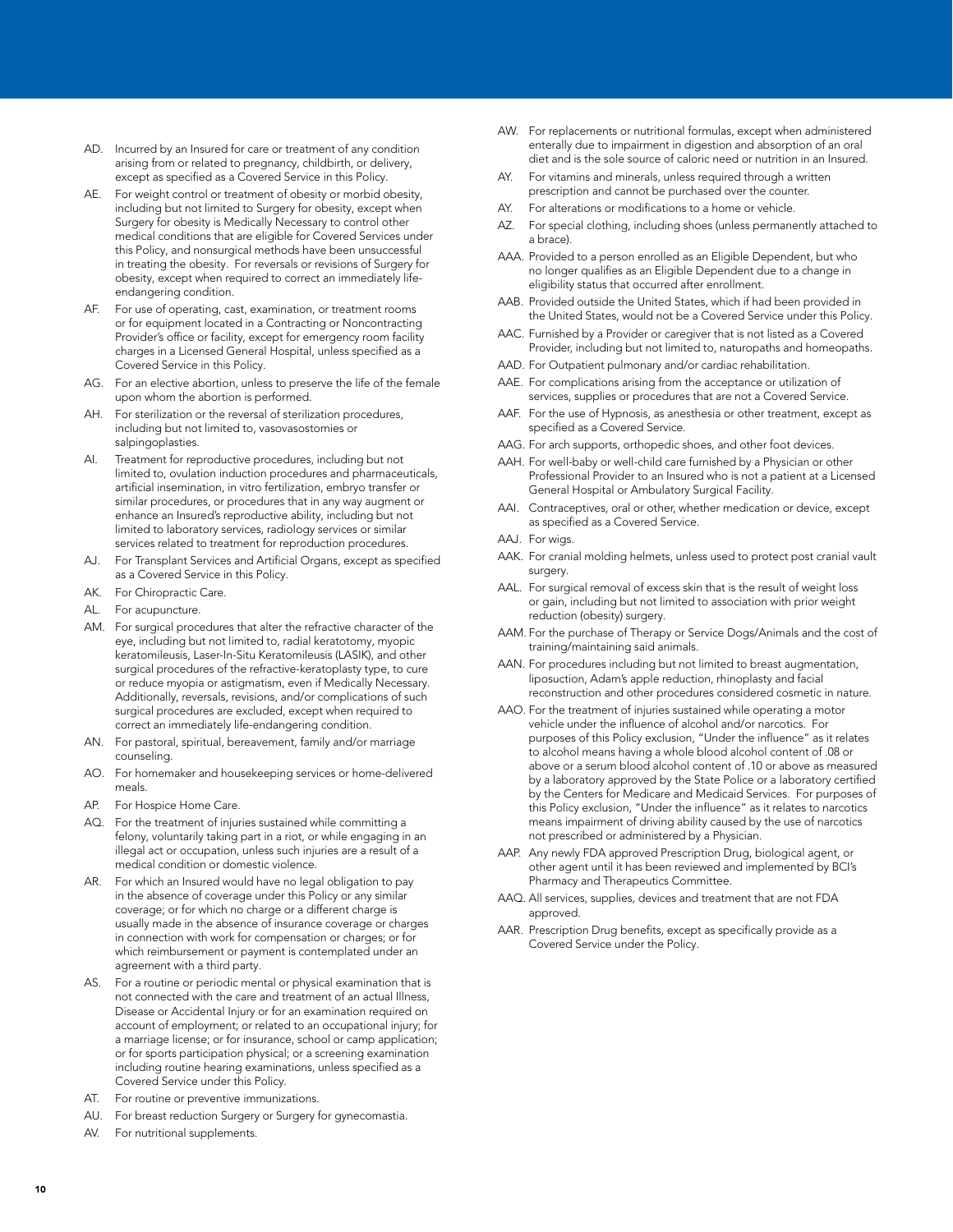#### DISCRIMINATION IS AGAINST THE LAW

Blue Cross of Idaho and Blue Cross of Idaho Care Plus, Inc., (collectively referred to as Blue Cross of Idaho) complies with applicable Federal civil rights laws and does not discriminate on the basis of race, color, national origin, age, disability or sex. Blue Cross of Idaho does not exclude people or treat them differently because of race, color, national origin, age, disability or sex.

Blue Cross of Idaho:

- Provides free aids and services to people with disabilities to communicate effectively with us, such as:
	- o Qualified sign language interpreters
	- o Written information in other formats (large print, audio, accessible electronic formats, other formats)
- Provides free language services to people whose primary language is not English, such as:
	- o Qualified interpreters
	- o Information written in other languages

If you need these services, contact Blue Cross of Idaho Customer Service Department. Call 1-800-627-1188 (TTY: 711), or call the customer service phone number on the back of your card. If you believe that Blue Cross of Idaho has failed to provide these services or

discriminated in another way on the basis of race, color, national origin, age, disability or sex, you can file a grievance with Blue Cross of Idaho's Grievances and Appeals Department at:

Manager, Grievances and Appeals 3000 E. Pine Ave., Meridian, ID 83642 Telephone: 1-800-274-4018 Fax: 208-331-7493 Email: grievances&appeals@bcidaho.com TTY: 711

You can file a grievance in person or by mail, fax, or email. If you need help filing a grievance, our Grievances and Appeals team is available to help you. You can also file a civil rights complaint with the U.S. Department of Health and Human Services, Office for Civil Rights electronically through the Office for Civil Rights Complaint Portal, available at https://ocrportal. hhs.gov/ocr/portal/lobby.jsf, or by mail or phone at: U.S. Department of Health and Human Services, 200 Independence Avenue SW., Room 509F, HHH Building, Washington, DC 20201, 1-800-368-1019, 800-537-7697 (TTY). Complaint forms are available at http://www.hhs.gov/ocr/office/file/index.html.

ATTENTION: If you speak Arabic, Bantu, Chinese, Farsi, French, German, Japanese, Korean, Nepali, Romanian, Russian, Serbo-Croatian, Spanish, Tagalog, or Vietnamese, language assistance services, free of charge, are available to you. Call 1-800-627-1188 (TTY: 711).

انتبه: إذا كنت تتحدث اللغة العر بية ، فإن خدمات المساعدة Arabic اللغوية متاحة لك مجانًا اتصل على 1188-627-800-1 (للصم والبكم: 711).

Bantu: ICITONDERWA: Nimba uvuga Ikirundi, uzohabwa serivisi zo gufasha mu ndimi, ku buntu. Woterefona 1-800-627-1188 (TTY: 711).

Chinese: 注意:如果您使用繁體中文,您可以免費獲得 語言援助服務。請致電 1-800-627-1188(TTY:711)。

Farsi توجه: اگر به زبان فارسی صحبت می کنید، خدمات ر ایگان پشتیبانی زبان، در دسترس شما است. شماره نماس 1188-627-800-1<br>(711:TTY).

**French:** ATTENTION: Si vous parlez français, des services d'aide linguistique vous sont proposés<br>gratuitement. Appelez le 1-800-627-1188 (ATS : 711).

German: ACHTUNG: Wenn Sie Deutsch sprechen, stehen Ihnen kostenlos sprachliche Hilfsdienstleistungen zur Verfügung. Rufnummer: 1-800-627-1188 (TTY: 711).

Japanese: 注意事項:日本語を話される場合、無料 の言語支援をご利用いただけます。1-800-627-1188<br>(TTY:711)まで、お電話にてご連絡ください。

**Korean:** 주의: 한국어를 사용하시는 경우, 언어 지원<br>서비스를 무료로 이용하실 수 있습니다. 1-800-627-1188<br>(TTY: 711**)**번으로 전화해 주십시오**.** 

**Nepali:** ध्यान दनिहोस: तपारइंले नेपाली<br>बोलनुहुनछ भने तपोरइंको नमिता भाषा सहायता<br>सेवाहर नःशुलक रूपमा उपलबध छ । फोन गर्नुहोस्<br>1-800-627-1188 (टर्टिवािइ: 711) ।

**Romanian:** ATENȚIE: Dacă vorbiți limba română, vă stau la dispoziție servicii de asistență lingvistică, gratuit. Sunați la 1-800-627-1188 (TTY: 711).

Russian: ВНИМАНИЕ: Если вы говорите на русском языке, то вам доступны бесплатные услуги перевода. Звоните 1-800-627-1188 (телетайп: 711).

Serbo-Croatian: OBAVJEŠTENJE: Ako govorite srpsko-hrvatski, usluge jezičke pomoći dostupne su vam besplatno. Nazovite 1-800-627-1188 (TTY- Telefon za osobe sa oštećenim govorom ili sluhom: 711).

**Spanish:** ATENCION: si habla español, tiene a su disposición servicios gratuitos de asistencia lingüística. Llame al 1-800-627-1188 (TTY: 711).

Tagalog: PAUNAWA: Kung nagsasalita ka ng Tagalog, maaari kang gumamit ng mga serbisyo ng tulong sa wika nang walang bayad. Tumawag sa 1-800-627-1188 (TTY: 711.

Vietnamese: CHÚ Ý: Nếu bạn nói Tiếng Việt, có các dịch vụ hỗ trợ ngôn ngữ miễn phí dành cho bạn. Gọi số 1-800-627-1188 (TTY: 711).